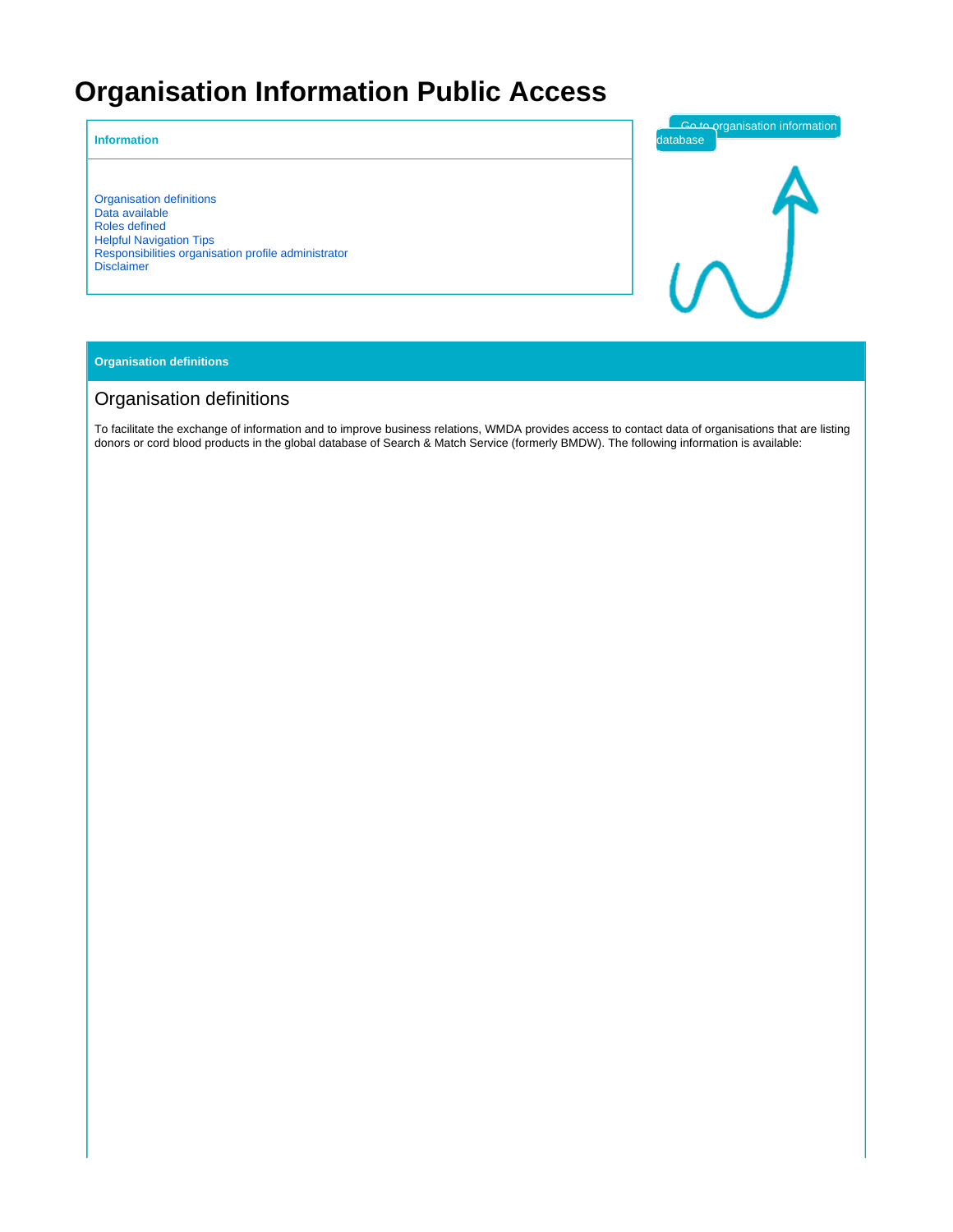| <b>Organisation definitions</b>                                                                                                                                                                                                                                                                                                                                                                                                                                                         | Data available                                                                                                                                                                                                                                                                                         | Maintained by appointed organisation profile<br>administrator                                                                                                                                                                                                                                                                                                                                                                                                                                                                                  |
|-----------------------------------------------------------------------------------------------------------------------------------------------------------------------------------------------------------------------------------------------------------------------------------------------------------------------------------------------------------------------------------------------------------------------------------------------------------------------------------------|--------------------------------------------------------------------------------------------------------------------------------------------------------------------------------------------------------------------------------------------------------------------------------------------------------|------------------------------------------------------------------------------------------------------------------------------------------------------------------------------------------------------------------------------------------------------------------------------------------------------------------------------------------------------------------------------------------------------------------------------------------------------------------------------------------------------------------------------------------------|
| <b>DR</b> Donor Registry<br>Definitions as set out in WMDA Standards (version January 1,<br>2020): An organisation responsible for coordination of the search<br>for hematopoietic stem cells from donors unrelated to the<br>potential recipient.<br>The patient registry or requesting registry is the registry that<br>acts on behalf of their transplant centres.<br>The donor registry or providing registry is the registry that<br>provides the hematopoietic stem cell product. | Contact details<br>• Operational<br>information<br>• Regulatory<br>survey*<br>• Documents (e.<br>g. price lists)<br>• Personal data<br>only available<br>for WMDA<br>members after<br>login                                                                                                            | • Personal data can be added or deleted by the<br>organisation profile administrator by filling in a<br>request form. The contact details are updated<br>automatically from the WMDA address<br>database.<br>The operational information, regulatory<br>٠<br>requirements information and (member)<br>documents are updated by the organisation<br>profile administrator                                                                                                                                                                       |
| <b>CBB Cord Blood Bank</b><br>Definitions as set out in WMDA Standards (version January 1,<br>2020): A facility responsible for donor management and the<br>collection, processing, testing, cryopreservation, storage, listing,<br>reservation, release, and distribution of cord blood units.                                                                                                                                                                                         | Contact details<br>If the CBB is<br>a listing<br>organisation<br>the following<br>data is also<br>available:<br>• Cord<br><b>Blood</b><br>Bank<br>survey<br>Document<br>٠<br>s (e.g.<br>forms.<br>price lists)<br>• Personal<br>data only<br>available<br>for<br><b>WMDA</b><br>members<br>after login | Personal data can be added or deleted by the<br>organisation profile administrator by filling in a<br>request form. The contact details are updated<br>automatically from the WMDA address<br>database.<br>The (member) documents and cord blood<br>bank operational and technical information are<br>updated by the organisations.<br>In case a cord blood bank is missing, it is possible<br>to provide this information. Please contact the<br>WMDA office (mail@wmda.info) and ask WMDA to<br>set up the webpages of this cord blood bank. |
| DR with CBU Donor Registry that lists both donors and<br>cords                                                                                                                                                                                                                                                                                                                                                                                                                          | Contact details<br>• Operational<br>information<br>• Regulatory<br>survey*<br>Documents (e.<br>g. price lists)<br>• Personal data<br>only available<br>for WMDA<br>members after<br>login                                                                                                              | • Personal data can be added or deleted by the<br>organisation profile administrator by filling in a<br>request form. The contact details are updated<br>automatically from the WMDA address<br>database.<br>The operational information, regulatory<br>requirements information and (member)<br>documents are updated by the organisation<br>profile administrator                                                                                                                                                                            |
| <b>DC</b> Donor Centre                                                                                                                                                                                                                                                                                                                                                                                                                                                                  | Contact details                                                                                                                                                                                                                                                                                        |                                                                                                                                                                                                                                                                                                                                                                                                                                                                                                                                                |
| Definition as set out in WMDA Standards (version January 1,<br>2020): An organisation responsible for donor recruitment,<br>consenting, testing, management and the collection of donor<br>personal, genetic, medical data.                                                                                                                                                                                                                                                             | Operational<br>information                                                                                                                                                                                                                                                                             |                                                                                                                                                                                                                                                                                                                                                                                                                                                                                                                                                |
| <b>TC Transplant Centre</b>                                                                                                                                                                                                                                                                                                                                                                                                                                                             |                                                                                                                                                                                                                                                                                                        |                                                                                                                                                                                                                                                                                                                                                                                                                                                                                                                                                |

# <span id="page-1-0"></span>Data available

\* **Regulatory Questionnaire import practices EU Member States**

The EU has a common set of standards to ensure the quality and safety of: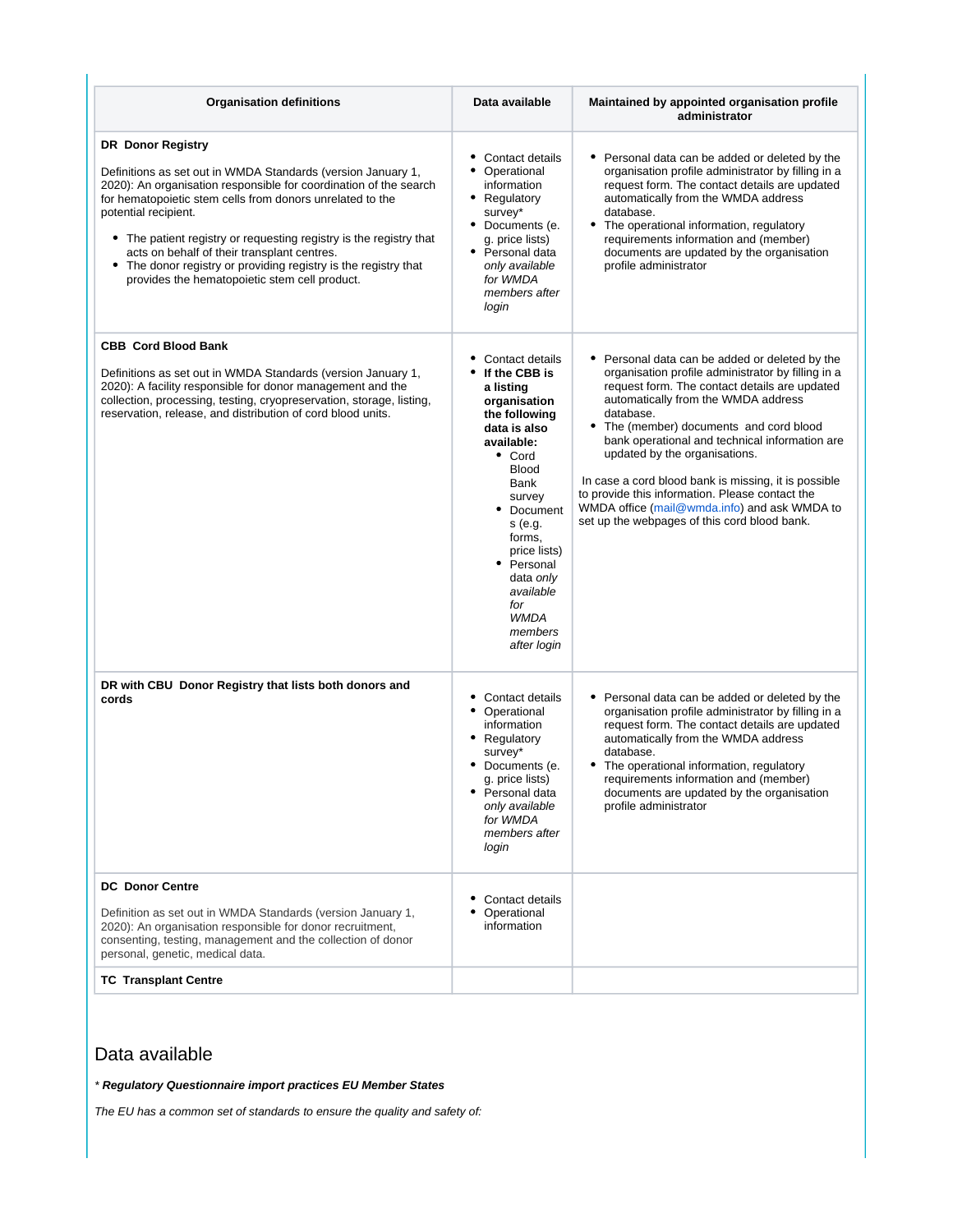- Organs for transplantation, and
- $\bullet$ tissues and cells for human use, including reproductive cells

For EU registries to import cells into a EU Member State, the EU Member States must be able to ensure that cells imported under their licences meet the quality and safety requirements set out in the EU tissues and cells Directive 2004/23/EC and its implementing Directives, including 2006 /17/EC and 2006/86/EC.

This questionnaire will be sent out in 2019.

#### **Roles Defined**

#### <span id="page-2-0"></span>Roles defined

- Listing organisations or donor centres (if approved by the registry) have an ION (Issuing Organisation Number): a globally unique identifier, as issued by ICCBBA, which maintains the official list of ION's.
- All other organisations without an ION are referenced by their WO number, as used by the WMDA internally.

| <b>Function</b>                                   | Information presented on WMDA Share                                                                                                                                                                                                                                                | <b>Access to</b>                                                         |
|---------------------------------------------------|------------------------------------------------------------------------------------------------------------------------------------------------------------------------------------------------------------------------------------------------------------------------------------|--------------------------------------------------------------------------|
| Primary<br>Emergency<br>Contact                   | Only accessible for WMDA members, primary contact point that can be contacted by WMDA members<br>in case of emergency (e.g. work-up cancellation, transport problems)                                                                                                              |                                                                          |
| Secondary<br>Emergency<br>Contact                 | Only accessible for WMDA members, second contact point that can be contacted by WMDA members<br>in case of emergency (e.g. work-up cancellation, transport problem) in case the primary contact does<br>not respond                                                                |                                                                          |
| Organisation<br>Profile<br>Administrator          | Only accessible for WMDA members, person responsible for updating the registry and/or cord blood<br>information on WMDA Share (address, contact person, operational information, regulatory information,<br>cord blood operational information, cord blood technical information). | Responsible for<br>updating operational<br>and regulatory<br>information |
| <b>WMDA</b><br>voting<br>member                   | Only accessible for WMDA members, person eligible to serve as the WMDA organisational<br>representative and to vote on behalf of the organisation.                                                                                                                                 |                                                                          |
| Medical<br>director                               | Only accessible for WMDA members, medical director                                                                                                                                                                                                                                 | None                                                                     |
| Search<br>coordinator                             | Only accessible for WMDA members, search coordinator                                                                                                                                                                                                                               | None                                                                     |
| S(P)EAR<br>alert contact                          | Only accessible for WMDA members, person who will receive the rapid alerts from the S(P)EAR<br>Committee.                                                                                                                                                                          | None                                                                     |
| <b>WMDA</b><br>member                             | Only accessible for WMDA members, persons who are appointed by the WMDA member organisation<br>to serve as a WMDA member                                                                                                                                                           | Access to WMDA<br>Share                                                  |
| <b>WMDA</b><br>global trend<br>report             | Only accessible for WMDA members, persons who are appointed by the WMDA member organisation<br>to fill in the WMDA Global Trend Report (annual questionnaire)                                                                                                                      | Access to annual<br>questionnaire web<br>application                     |
| Search &<br>Match<br>Registry<br>Registry<br>User | Only accessible for WMDA members, person who will have access to the Search & Match Service.                                                                                                                                                                                       | Access to Search &<br><b>Match Service</b>                               |
| IT expert for<br>data<br>submission               | Only accessible for WMDA members, person who is responsible for the data upload to the Search &<br>Match Service.                                                                                                                                                                  | Access to data upload<br>facilities of WMDA                              |